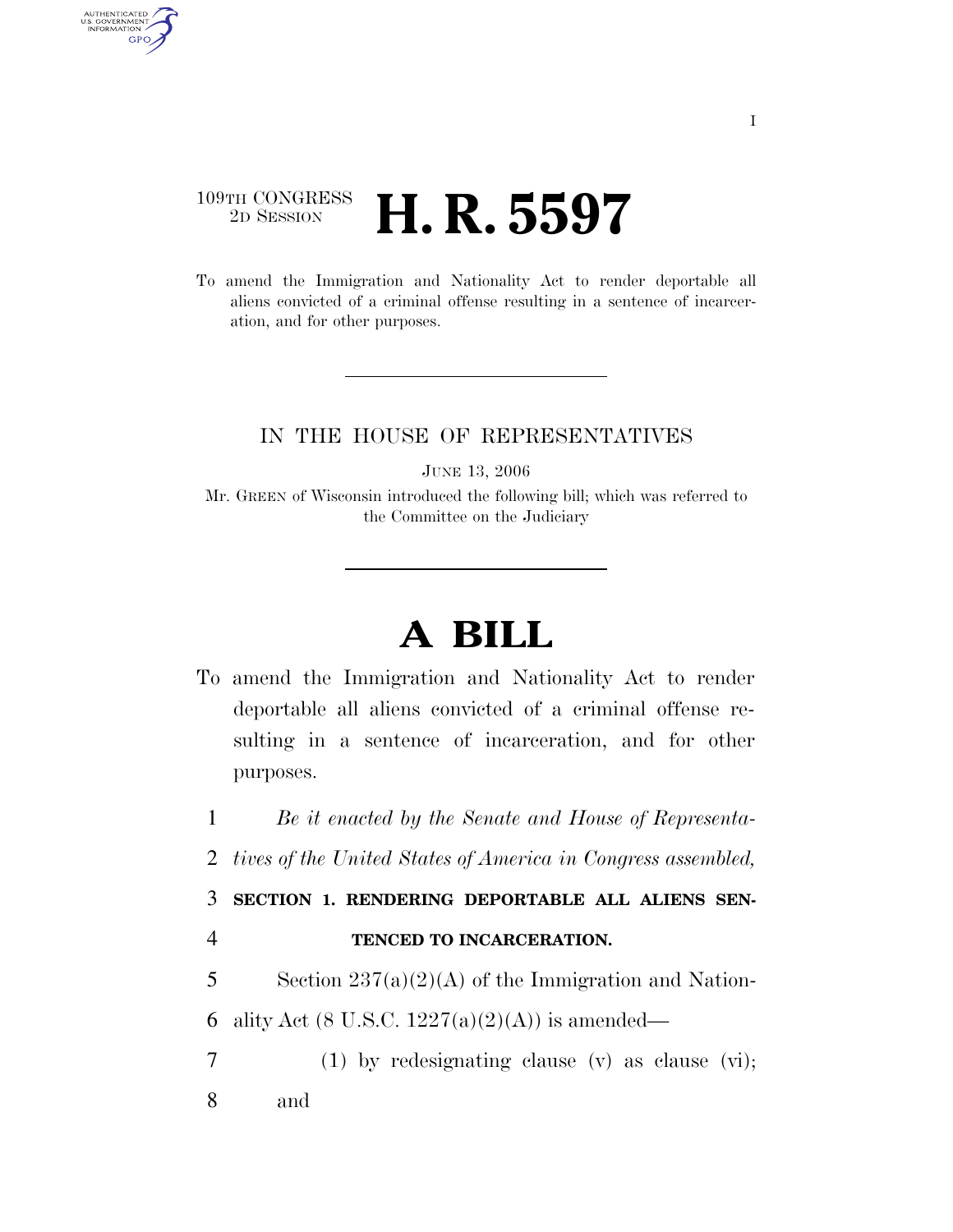| $\mathbf{1}$   | $(2)$ by inserting after clause (iv) the following:    |
|----------------|--------------------------------------------------------|
| $\overline{2}$ | $``(v)$ SENTENCED TO<br><b>INCARCER-</b>               |
| 3              | ATION.—Any alien who is sentenced to a                 |
| $\overline{4}$ | term of incarceration for a crime under                |
| 5              | State or Federal law is deportable.".                  |
| 6              | SEC. 2. DETENTION OF ALIENS SENTENCED TO INCARCER-     |
| 7              | ATION.                                                 |
| 8              | Section $236(c)(1)$ of the Immigration and Nationality |
| 9              | Act $(8 \text{ U.S.C. } 1226(c)(1))$ is amended—       |
| 10             | (1) in subparagraph $(C)$ , by striking "or" at        |
| 11             | the end;                                               |
| 12             | $(2)$ in subparagraph $(D)$ , by adding "or" at the    |
| 13             | end; and                                               |
| 14             | $(3)$ by inserting after subparagraph $(D)$ the fol-   |
| 15             | lowing:                                                |
| 16             | $\lq\lq(E)$ is sentenced to a term of incarcer-        |
| 17             | ation for a crime under State or Federal law,          |
| 18             | and is deportable on any ground,".                     |
| 19             | SEC. 3. EXPEDITED REMOVAL OF ALIENS SENTENCED TO       |
| 20             | <b>INCARCERATION.</b>                                  |
| 21             | (a) IN GENERAL.—Section 238 of the Immigration         |
| 22             | and Nationality Act (8 U.S.C. 1228) is amended—        |
| 23             | (1) by amending the section heading to read as         |
| 24             | follows: "EXPEDITED REMOVAL OF ALIENS<br>SEN-          |
| 25             | TENCED TO INCARCERATION";                              |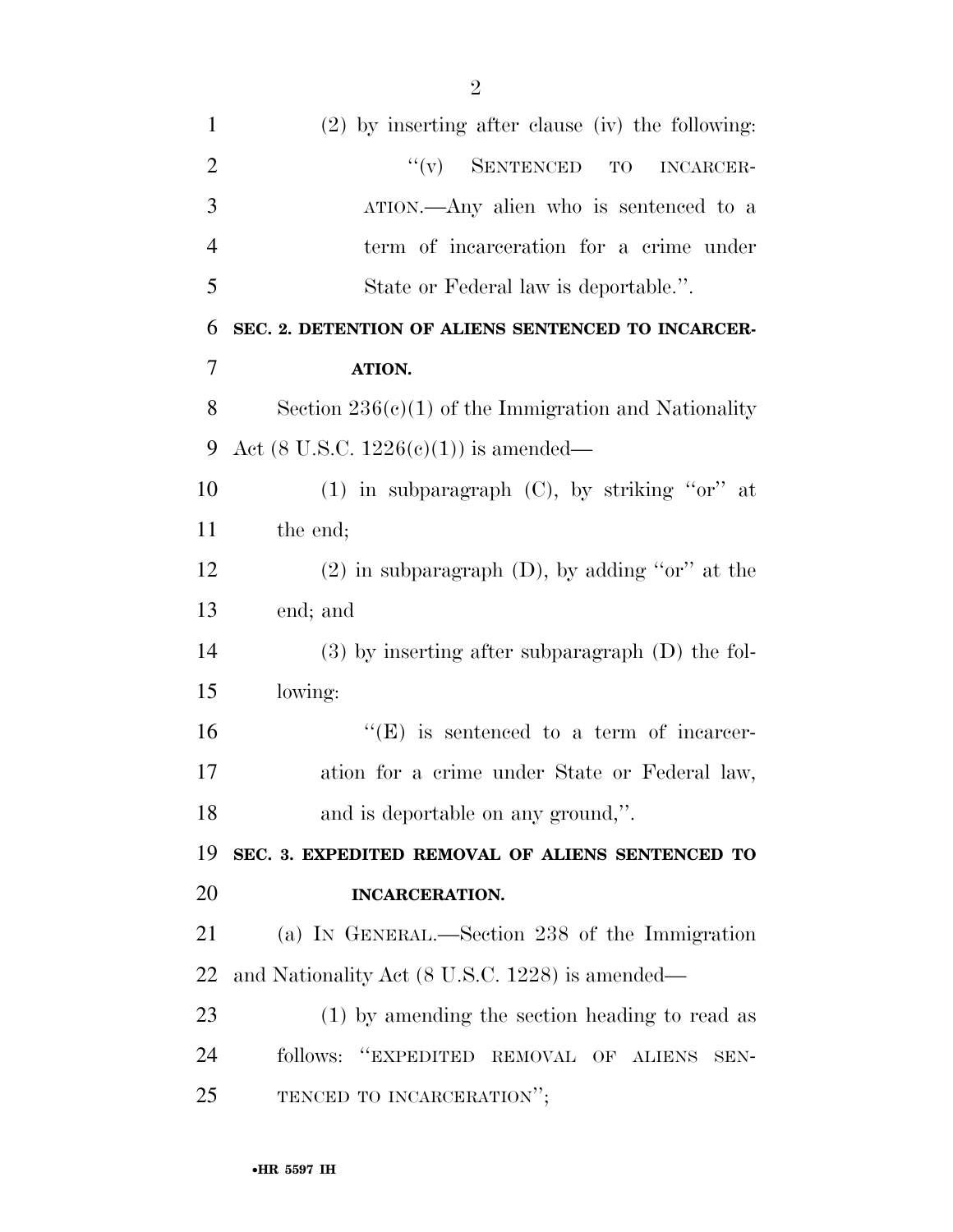| $\mathbf{1}$   | $(2)$ in subsection $(a)$ —                      |
|----------------|--------------------------------------------------|
| $\overline{2}$ | (A) by striking the subsection heading and       |
| 3              | inserting: "EXPEDITED REMOVAL FROM COR-          |
| $\overline{4}$ | RECTIONAL FACILITIES.-";                         |
| 5              | $(B)$ in the first sentence of paragraph $(1)$ , |
| 6              | by striking "criminal offense" and all that fol- |
| 7              | lows through the period at the end and insert-   |
| 8              | ing "criminal offense.";                         |
| 9              | $(C)$ in paragraph $(2)$ —                       |
| 10             | (i) by striking "an aggravated felony"           |
| 11             | and inserting "a crime"; and                     |
| 12             | (ii) by striking "felon" and inserting           |
| 13             | "alien";                                         |
| 14             | (D) in paragraph $(3)(A)$ —                      |
| 15             | (i) by striking "an aggravated felony"           |
| 16             | and inserting "a crime"; and                     |
| 17             | (ii) by striking "underlying aggra-              |
| 18             | vated felony." and inserting "underlying"        |
| 19             | crime."; and                                     |
| 20             | $(E)$ in paragraph $(4)$ , by striking "aggra-   |
| 21             | vated felonies." and inserting "crimes.";        |
| 22             | $(3)$ in subsection $(b)$ —                      |
| 23             | (A) by striking the subsection heading and       |
| 24             | inserting "EXPEDITED REMOVAL OF ALIENS           |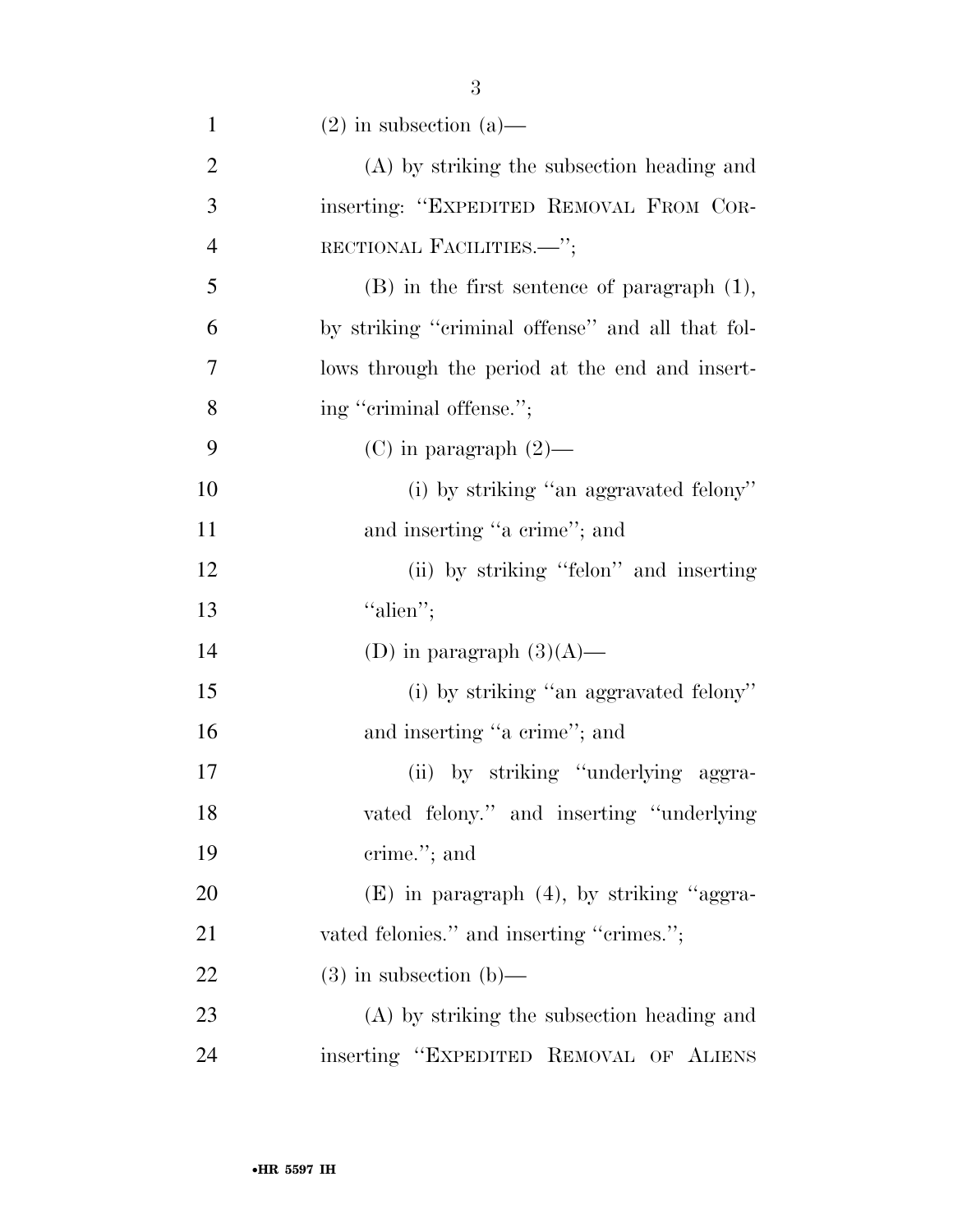| $\mathbf{1}$   | WHO ARE NOT PERMANENT RESIDENTS.-";                                  |
|----------------|----------------------------------------------------------------------|
| $\mathbf{2}$   | and                                                                  |
| 3              | $(B)$ in paragraph $(1)$ , by striking "de-                          |
| $\overline{4}$ | scribed in paragraph $(2)$ ," and all that follows                   |
| 5              | through "felony)" and inserting "described in                        |
| 6              | paragraph (2), determine the deportability of                        |
| $\tau$         | the alien under clause (iii) or (v) of section                       |
| 8              | $237(a)(2)(A)$ ";                                                    |
| 9              | $(4)$ in the subsection $(c)$ that relates to pre-                   |
| 10             | sumption of deportability, by inserting "or sentenced                |
| 11             | to a term of incarceration for a crime under State                   |
| 12             | or Federal law" after "convicted of an aggravated                    |
| 13             | felony";                                                             |
| 14             | $(5)$ by redesignating the subsection $(c)$ that re-                 |
| 15             | lates to judicial removal as subsection (d); and                     |
| 16             | $(6)$ in subsection $(d)$ (as so redesignated), by                   |
| 17             | striking "241(a)(2)(A)." and inserting "237(a)(2)."                  |
| 18             | (b) CLERICAL AMENDMENT.—The table of contents                        |
| 19             | for the Immigration and Nationality Act is amended by                |
| 20             | amending the item relating to section 238 to read as fol-            |
| 21             | lows:                                                                |
|                | "Sec. 238. Expedited removal of aliens sentenced to incarceration.". |
| 22             | SEC. 4. PROHIBITION ON USE OF FEDERAL FUNDS TO AS-                   |
| 23             | SIST INCARCERATION OF CRIMINAL ALIENS.                               |
| 24             | A State or unit of local government may not use, for                 |
| 25             | the benefit of State or local incarceration of aliens con-           |